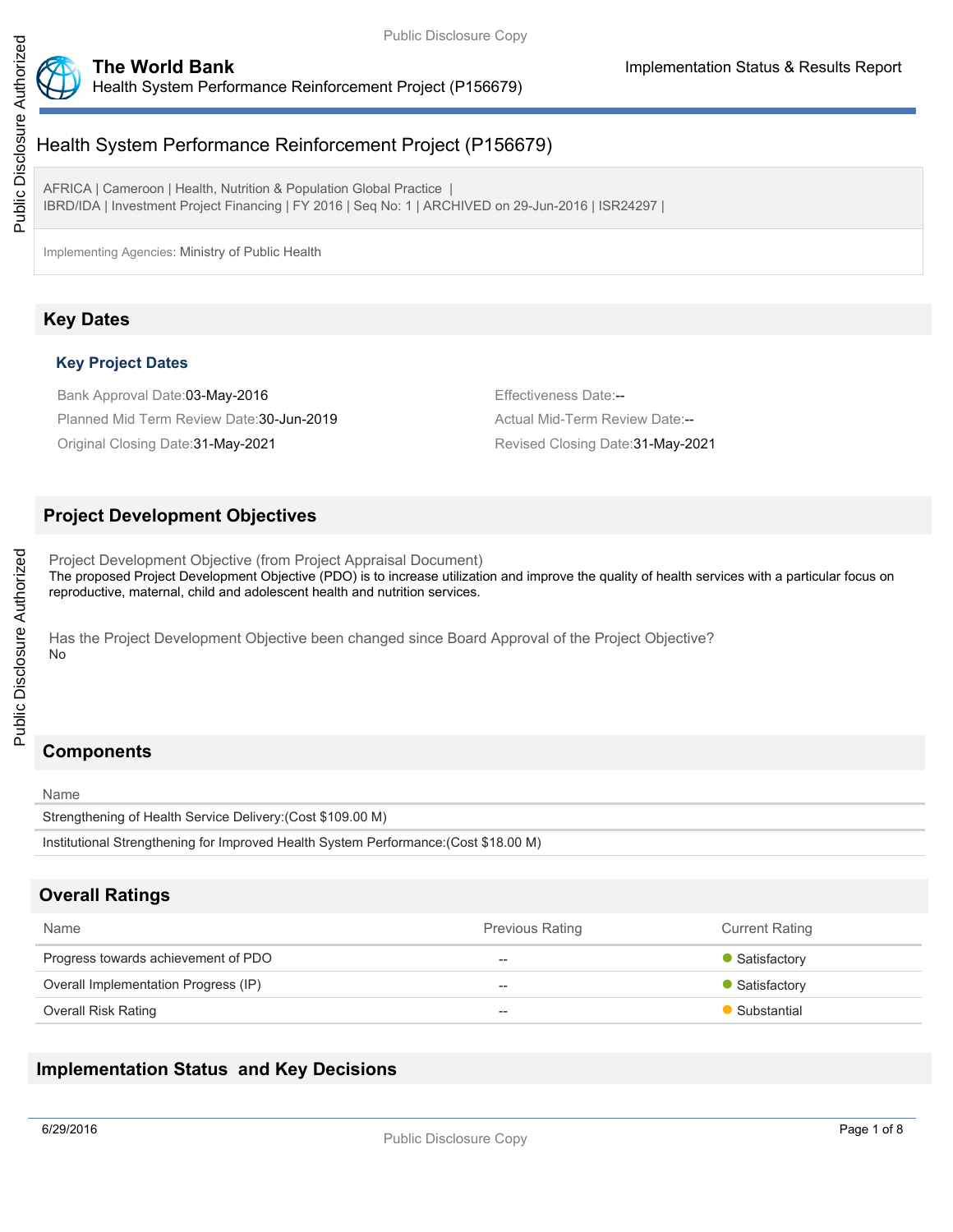

The project is moving forward with meeting the effectiveness conditions. While there has been some delay due to the fact that the PIU, which also manages the Health Sector Support Investment Project (P104525), has also been very busy preparing the launch of early July of the project in the northern regions , we expect that the effectiveness conditions should be met by end of September 2016. The effectiveness conditions are as follows: (i) expansion of the mission of the PBF Technical Unit so that its mission includes the implementation of both the first and second health projects); (ii) establish Project Technical Committee that will be a specific committee within the Health Sector Strategy Steering Committee; (iii) extend the coverage of the procurement tender committee at the Ministry of Public Contracts (MINEMAP) used for PAISS to cover this project as well; (iv) recruitment of the appropriate fiduciary experts (these will be transferred from the current PIU to the PBF Unit); and (v) signature of the GFF grant agreement. Progress includes ongoing internal discussions and meetings between the Ministry of Public Health and Ministry of Planning on these various conditions so they are met in the near future. Several meetings were held with the task team during the June 2016 mission.

Preparation of the GFF Investment Case is moving forward according to the revised schedule. The deadline was extended in March from May to October 2016 to ensure the process was participatory and respecting the GFF guiding principles. A round table with partners and government is planned for late July to review the draft Investment Case with all stakeholders at the table together.

#### **Risks**

# 6/29/2016 Page 2 of 8 Public Disclosure Copy **Systematic Operations Risk-rating Tool** Risk Category **Rating at Approval** Previous Rating Current Rating Previous Rating Current Rating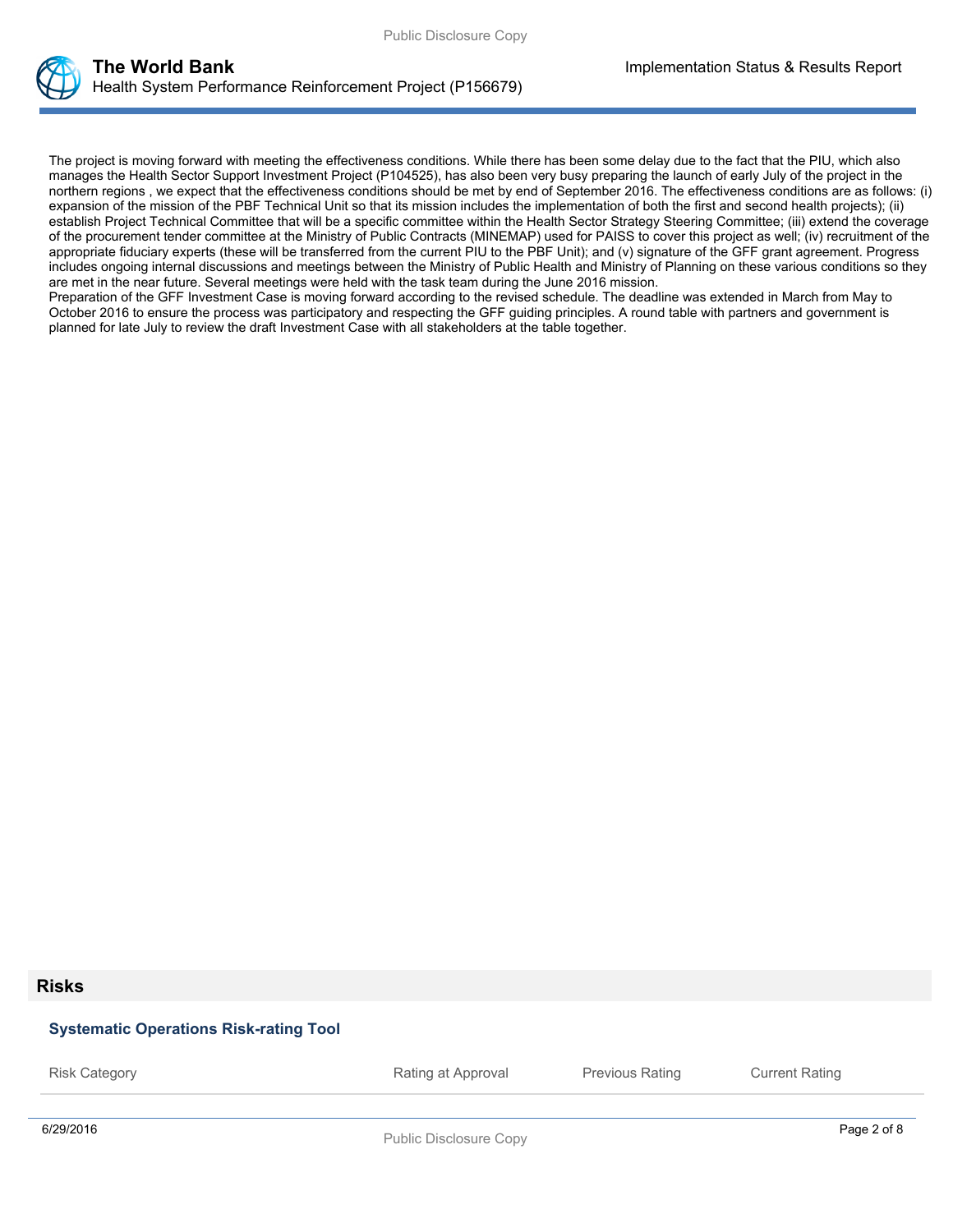



Health System Performance Reinforcement Project (P156679)

| <b>Political and Governance</b>                                 | • Moderate    | $\hspace{0.05cm} -\hspace{0.05cm} -\hspace{0.05cm}$ | • Moderate    |
|-----------------------------------------------------------------|---------------|-----------------------------------------------------|---------------|
| Macroeconomic                                                   | • Moderate    | $-$                                                 | • Moderate    |
| Sector Strategies and Policies                                  | • Moderate    | $- -$                                               | • Moderate    |
| Technical Design of Project or Program                          | • Substantial | $-$                                                 | • Moderate    |
| Institutional Capacity for Implementation and<br>Sustainability | • Substantial | $-$                                                 | • Moderate    |
| Fiduciary                                                       | • Substantial | $-$                                                 | • Moderate    |
| <b>Environment and Social</b>                                   | $\bullet$ Low | $- -$                                               | $\bullet$ Low |
| <b>Stakeholders</b>                                             | • Moderate    | $-$                                                 | • Moderate    |
| Other                                                           | • Substantial | $-$                                                 | • Moderate    |
| Overall                                                         | • Substantial | $- -$                                               | • Substantial |
|                                                                 |               |                                                     |               |

## **Results**

#### **Project Development Objective Indicators**

#### People who have received essential HNP services (Number, Custom)

|       | <b>Baseline</b> | Actual (Previous) | Actual (Current) | End Target  |
|-------|-----------------|-------------------|------------------|-------------|
| Value | 0.00            | --                | 0.00             | 5520987.00  |
| Date  | 02-Jan-2017     | --                | 15-Jun-2016      | 31-May-2021 |

#### Chidren 12-23 months fully immunized in the 3 Northern regions and the East (Percentage, Custom)

|       | <b>Baseline</b> | Actual (Previous) | Actual (Current) | End Target  |
|-------|-----------------|-------------------|------------------|-------------|
| Value | 68.00           | $- -$             | 68.00            | 80.00       |
| Date  | 02-Jan-2017     | $- -$             | 15-Jun-2016      | 31-May-2021 |

Births attended by a skilled professional in the 3 Northern regions and the East (Percentage, Custom)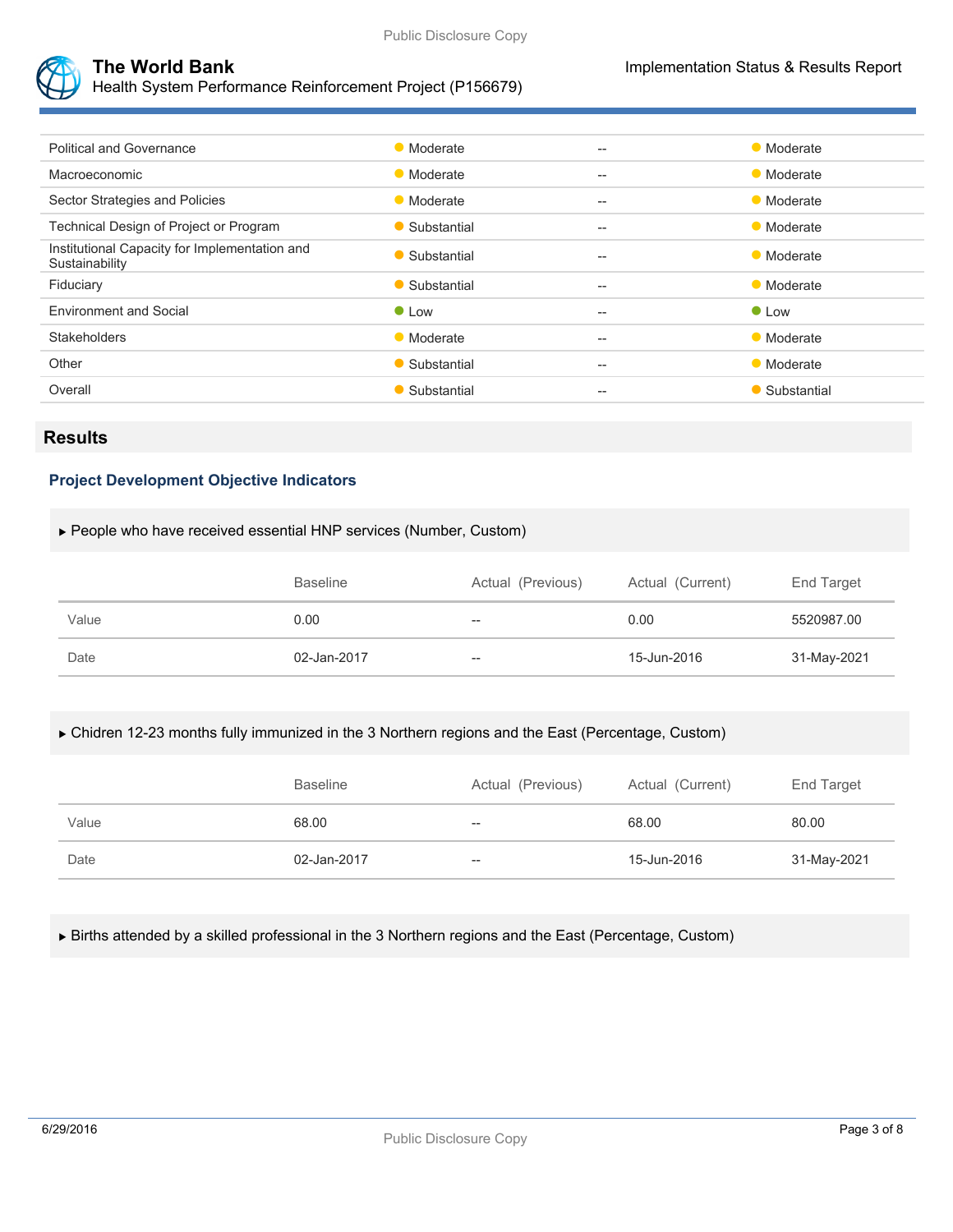



|       | <b>Baseline</b> | Actual (Previous) | Actual (Current) | End Target  |
|-------|-----------------|-------------------|------------------|-------------|
| Value | 37.60           | $- -$             | 37.60            | 55.00       |
| Date  | 02-Jan-2017     | $-$               | 15-Jun-2016      | 31-May-2021 |

#### Average score of the quality of care checklist (Percentage, Custom)

|       | <b>Baseline</b> | Actual (Previous) | Actual (Current) | End Target  |
|-------|-----------------|-------------------|------------------|-------------|
| Value | 30.00           | $- -$             | 30.00            | 50.00       |
| Date  | 02-Jan-2017     | $-$               | 15-Jun-2016      | 31-May-2021 |

#### Children under 24 months being weighed for growth monitoring in the 3 Northern regions and the East (Number, Custom)

|       | <b>Baseline</b> | Actual (Previous) | Actual (Current) | End Target  |
|-------|-----------------|-------------------|------------------|-------------|
| Value | 0.00            | $- -$             | 0.00             | 1608480.00  |
| Date  | 02-Jan-2017     | $- -$             | 15-Jun-2016      | 31-May-2017 |

#### Direct project beneficiaries (Number, Core)

|       | <b>Baseline</b> | Actual (Previous) | Actual (Current) | End Target  |
|-------|-----------------|-------------------|------------------|-------------|
| Value | 0.00            | $- -$             | 0.00             | 6973044.00  |
| Date  | 02-Jan-2017     | $- -$             | 15-Jun-2016      | 31-May-2021 |

#### Female beneficiaries (Percentage, Core Supplement)

|       | <b>Baseline</b> | Actual (Previous) | Actual (Current) | End Target |
|-------|-----------------|-------------------|------------------|------------|
| Value | 0.00            | $- -$             | 0.00             | 4661169.00 |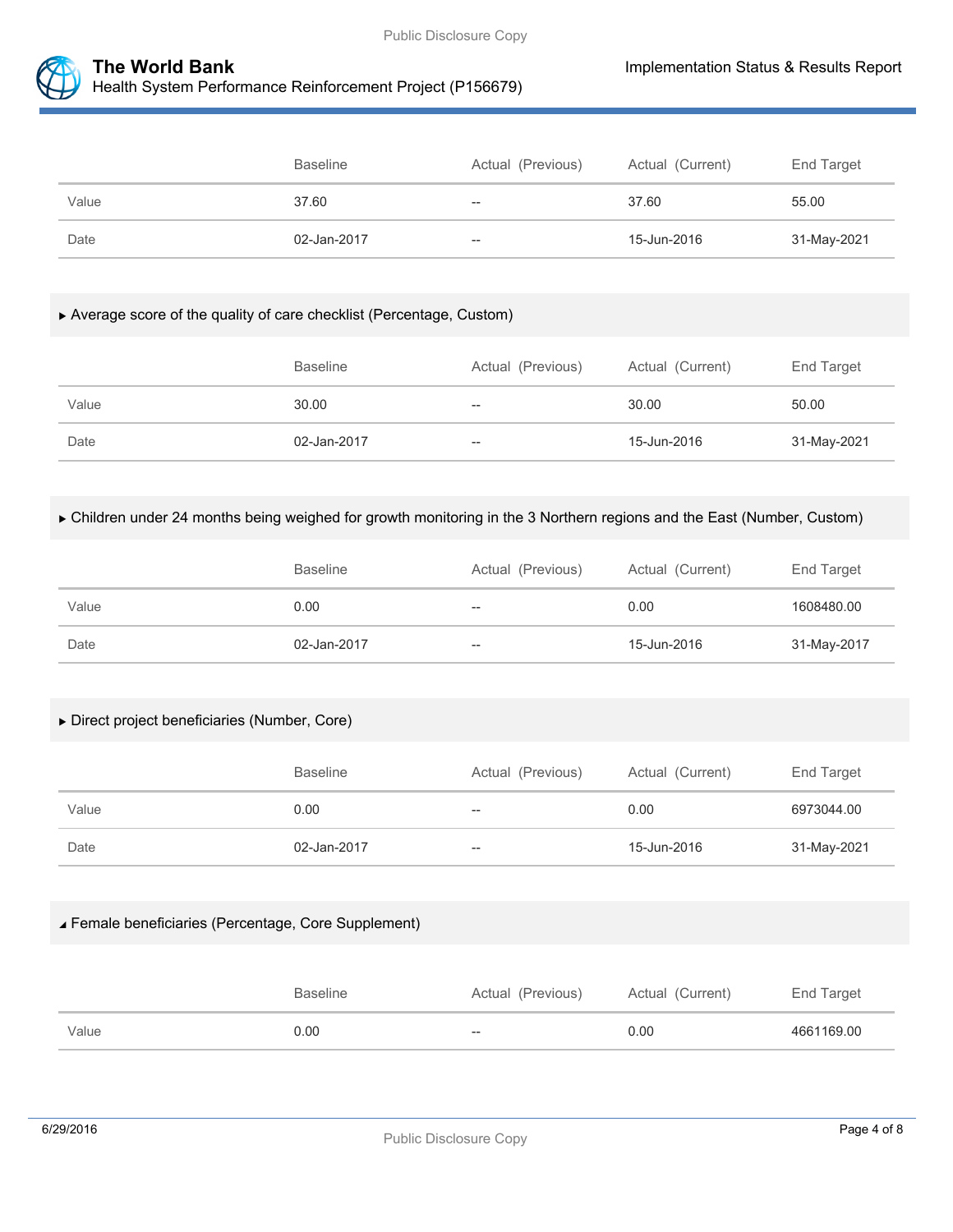

#### Overall Comments

#### **Intermediate Results Indicators**

#### Pregnant women receiving at least 4 antenatal care visits in the 3 Northern regions and the East (Percentage, Custom)

|       | <b>Baseline</b> | Actual (Previous)        | Actual (Current) | End Target  |
|-------|-----------------|--------------------------|------------------|-------------|
| Value | 42.80           | $\hspace{0.05cm}$        | 42.80            | 60.00       |
| Date  | 02-Jan-2017     | $\overline{\phantom{m}}$ | 15-Jun-2016      | 31-May-2021 |

#### Adolescent girls 10-19 years benefiting from multisectoral services supported by the GFF Investment Case (Number, Custom)

|       | <b>Baseline</b> | Actual (Previous) | Actual (Current) | End Target  |
|-------|-----------------|-------------------|------------------|-------------|
| Value | 0.00            | $- -$             | 0.00             | 150000.00   |
| Date  | 02-Jan-2017     | $- -$             | 15-Jun-2016      | 31-May-2021 |

#### Women 15-49 using modern contraceptive methods in the 3 Northern regions and the East (Percentage, Custom)

|       | <b>Baseline</b> | Actual (Previous) | Actual (Current) | End Target  |
|-------|-----------------|-------------------|------------------|-------------|
| Value | 12.80           | $-$               | 12.80            | 22.00       |
| Date  | 02-Jan-2017     | --                | 15-Jun-2016      | 31-May-2021 |

#### Children aged 6-59 months who received a vitamin A supplement in the last six months (Number, Custom)

|       | <b>Baseline</b> | Actual (Previous) | Actual (Current) | End Target  |
|-------|-----------------|-------------------|------------------|-------------|
| Value | 0.00            | --                | 0.00             | 474286.00   |
| Date  | 02-Jan-2017     | --                | 15-Jun-2016      | 31-May-2021 |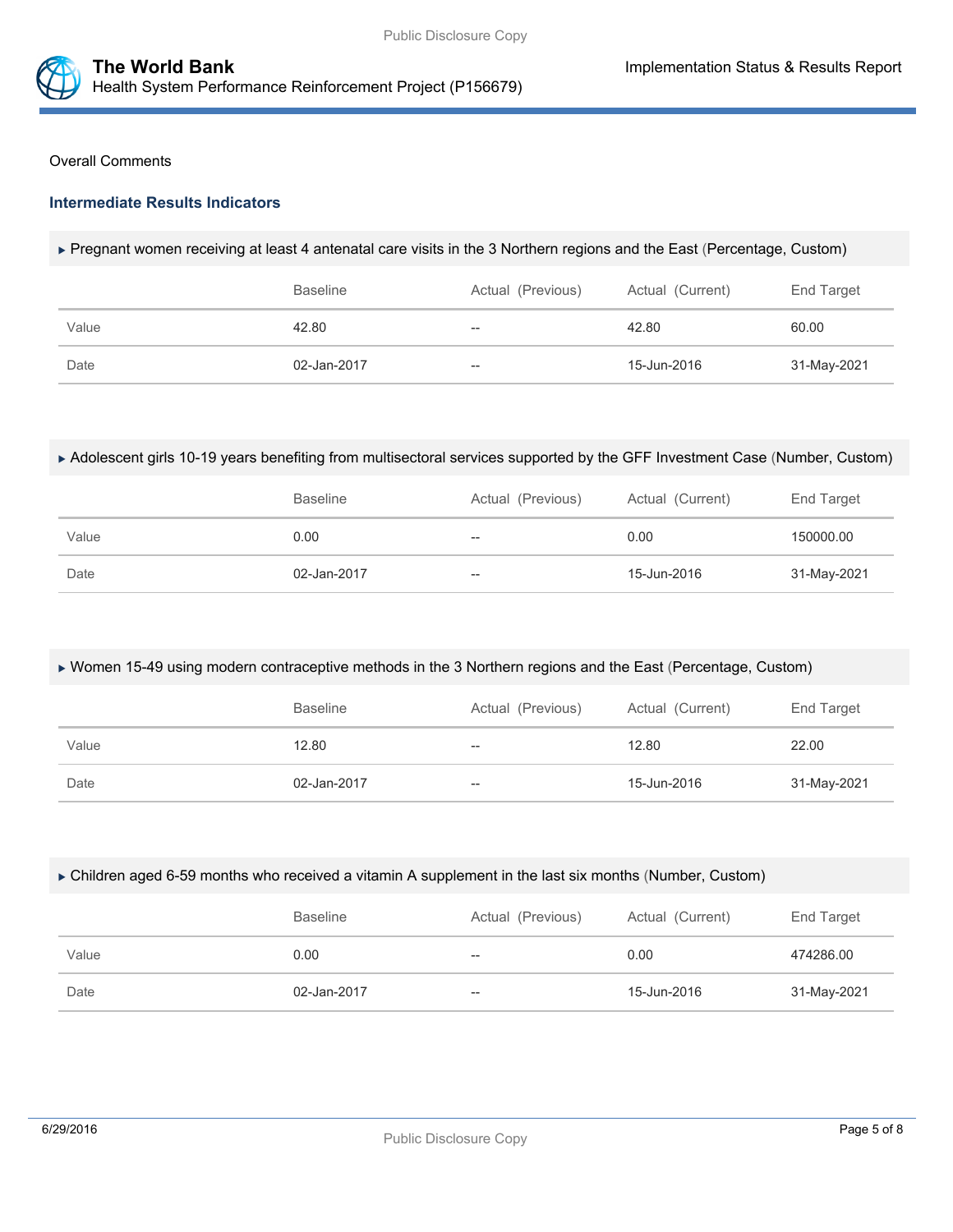



 Percentage of facilities with 100% tracer drugs available in targeted health facilities on the day of the visit (Percentage, Custom)

|       | <b>Baseline</b> | Actual (Previous) | Actual (Current) | End Target  |
|-------|-----------------|-------------------|------------------|-------------|
| Value | 20.00           | $- -$             | 20.00            | 40.00       |
| Date  | 02-Jan-2017     | --                | 15-Jun-2016      | 31-May-2021 |

#### Number of consultations provided to the poor and vulnerable free of charge (Number, Custom)

|       | <b>Baseline</b> | Actual (Previous) | Actual (Current) | End Target  |
|-------|-----------------|-------------------|------------------|-------------|
| Value | 0.00            | --                | 0.00             | 1302057.00  |
| Date  | 02-Jan-2017     | --                | 15-Jun-2016      | 31-May-2021 |

#### Patients/people referred to the health facilities by community health workers (Number, Custom)

|       | <b>Baseline</b> | Actual (Previous) | Actual (Current) | End Target  |
|-------|-----------------|-------------------|------------------|-------------|
| Value | 0.00            | $- -$             | 0.00             | 243890.00   |
| Date  | 02-Jan-2017     | $-\!$             | 15-Jun-2016      | 31-May-2021 |

#### Percentage of reported maternal deaths audited in PBF districts (Percentage, Custom)

|       | <b>Baseline</b> | Actual (Previous) | Actual (Current) | End Target  |
|-------|-----------------|-------------------|------------------|-------------|
| Value | 0.00            | $- -$             | 0.00             | 25.00       |
| Date  | 02-Jan-2017     | $- -$             | 15-Jun-2016      | 31-May-2021 |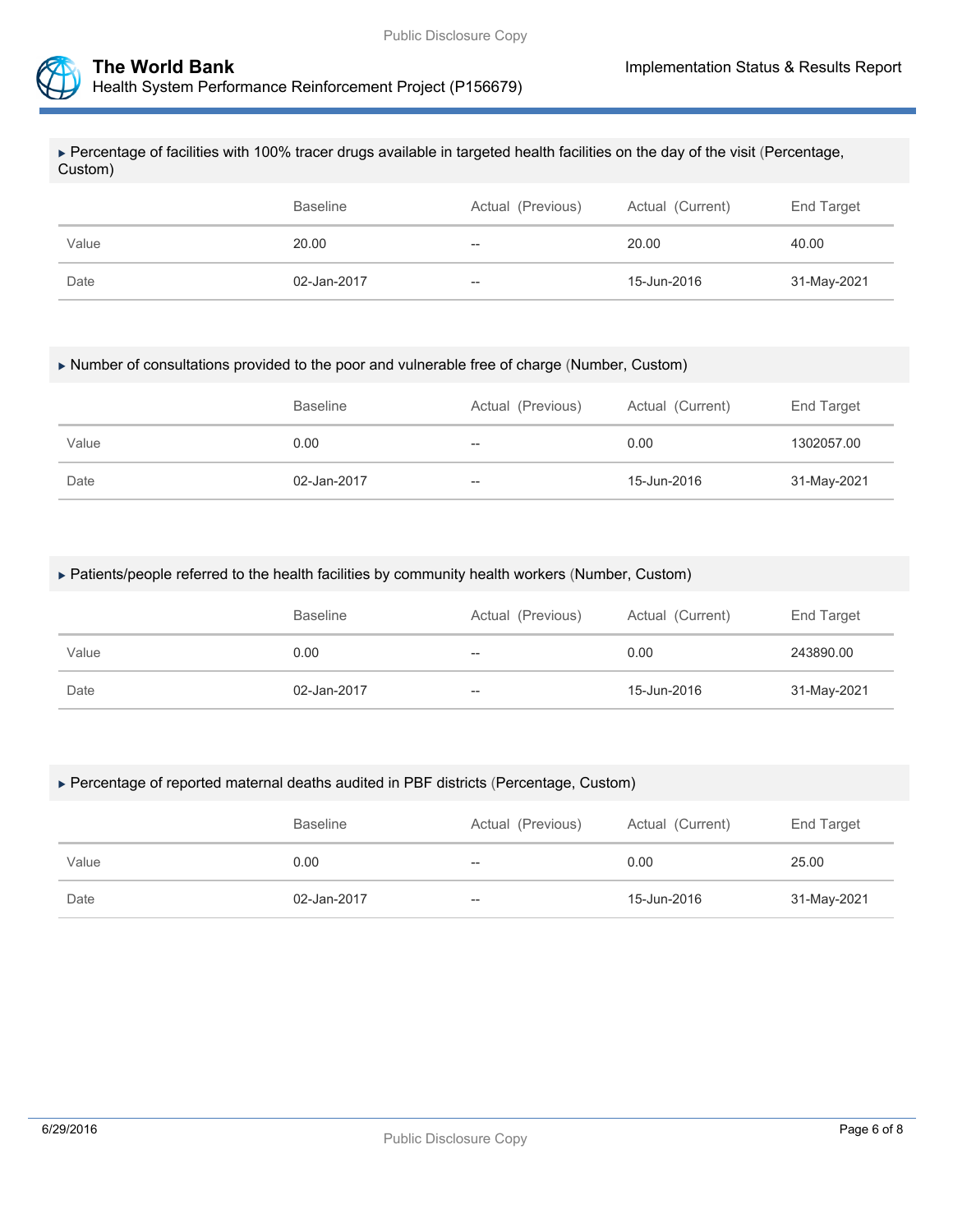



#### Percentage of health facilities conducting community interface meetings (Percentage, Custom)

|       | <b>Baseline</b> | Actual (Previous) | Actual (Current) | End Target  |
|-------|-----------------|-------------------|------------------|-------------|
| Value | 0.00            | $- -$             | 0.00             | 60.00       |
| Date  | 02-Jan-2017     | $-\!$             | 15-Jun-2016      | 31-May-2021 |

#### Percentage of the national population covered by the PBF program (Percentage, Custom)

|       | <b>Baseline</b> | Actual (Previous) | Actual (Current) | End Target  |
|-------|-----------------|-------------------|------------------|-------------|
| Value | 25.00           | $- -$             | 25.00            | 95.00       |
| Date  | 02-Jan-2017     | $-\!$             | 15-Jun-2016      | 31-May-2021 |

#### Percentage of the total budget for family planning needs funded by the Ministry of Public Health budget (Percentage, Custom)

|       | <b>Baseline</b> | Actual (Previous) | Actual (Current) | End Target  |
|-------|-----------------|-------------------|------------------|-------------|
| Value | 0.00            | $\hspace{0.05cm}$ | 0.00             | 50.00       |
| Date  | 02-Jan-2017     | $-\!$             | 15-Jun-2016      | 31-May-2021 |

#### Overall Comments

## **Data on Financial Performance**

#### **Disbursements (by loan)**

| Project                    | Loan/Credit/TF | Status           | Currency      | Original | Revised      | Cancelled                 | Disbursed | Undisbursed        | <b>Disbursed</b>  |
|----------------------------|----------------|------------------|---------------|----------|--------------|---------------------------|-----------|--------------------|-------------------|
| P156679                    | IDA-57900      | Not<br>Effective | <b>XDR</b>    | 72.40    | 72.40        | 0.00                      | 0.00      | 72.40              | 0%                |
| <b>Key Dates (by loan)</b> |                |                  |               |          |              |                           |           |                    |                   |
| Project                    | Loan/Credit/TF | <b>Status</b>    | Approval Date |          | Signing Date | <b>Effectiveness Date</b> |           | Orig. Closing Date | Rev. Closing Date |